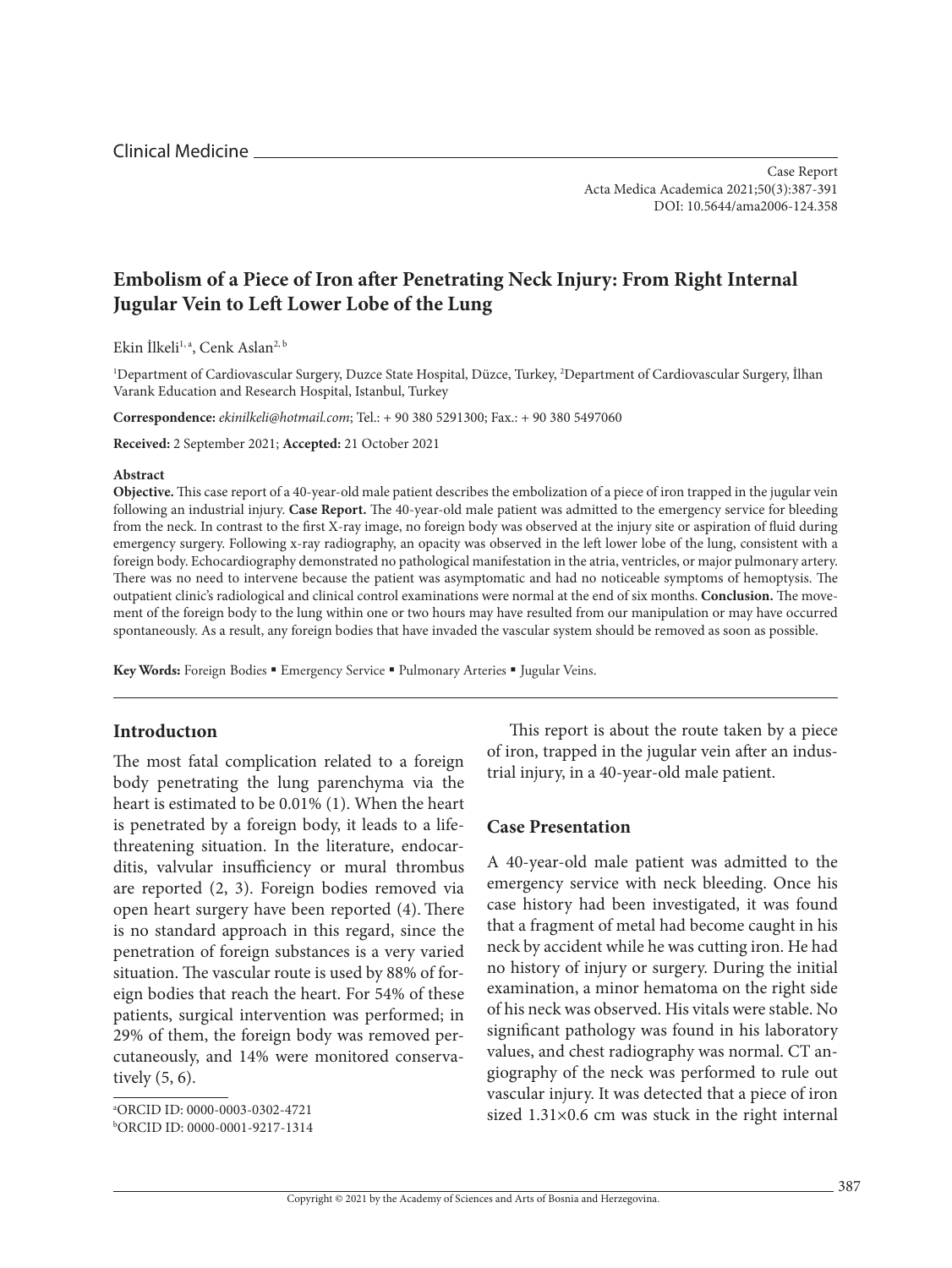

Figure 1. View of the foreign body in the neck: a- Foreign body in the right internal jugular vein on sagittal CT angiography (black arrow); b- Radial image of the metallic foreign body on axial CT angiography of the neck (black arrow).



Figure 2. View of the foreign body in the chest: a- Metallic foreign body with smooth, sharp edges on chest radiography of the left lower lobe (white arrow). b- Foreign body in the subsegmental branch of the pulmonary artery on axial CT (white arrow).

jugular vein (Figure 1-a, b). The patient was taken to surgery immediately, and the internal jugular vein was repaired, however, the foreign body was not found. An X-ray image of the neck and aspiration fluid was taken and no foreign body was detected. The patient was transferred for inpatient treatment and echocardiography was performed. No pathological signs were observed in the atria, ventricles or main pulmonary artery. A second radiography examination of the chest was performed immediately thereafter. An opacity consistent with the foreign body was observed in the left lower lobe of the lung (Figure 2-a). On the contrast CT angiography of the thorax, the foreign body was seen in the left lower lobe (Figure 2-b). It was understood that the penetrating foreign body had progressed from the jugular vein to the vena cava superior, the right atrium, the right ventricle, the pulmonary artery and finally, to the left subsegmental branch of the lung. No intervention was undertaken since the patient was stable and there was no sign of hemoptysis. He was discharged on the third day. Radiological and clinical control in the outpatient clinic were normal after 6 months.

# **Discussion**

Treatment for foreign bodies that have reached the subsegmental branches of the pulmonary artery varies according to the case. Although follow-up is recommended for patients with limited life expectancy in most cases, early intervention is recommended for foreign bodies that have reached the heart and main pulmonary artery. Successful results have been achieved with endovascular intervention (7). To the best of our knowledge, this is the first case where a piece of iron travelled from the jugular vein to the pulmonary arterial tree. Similarly, stents that have reached the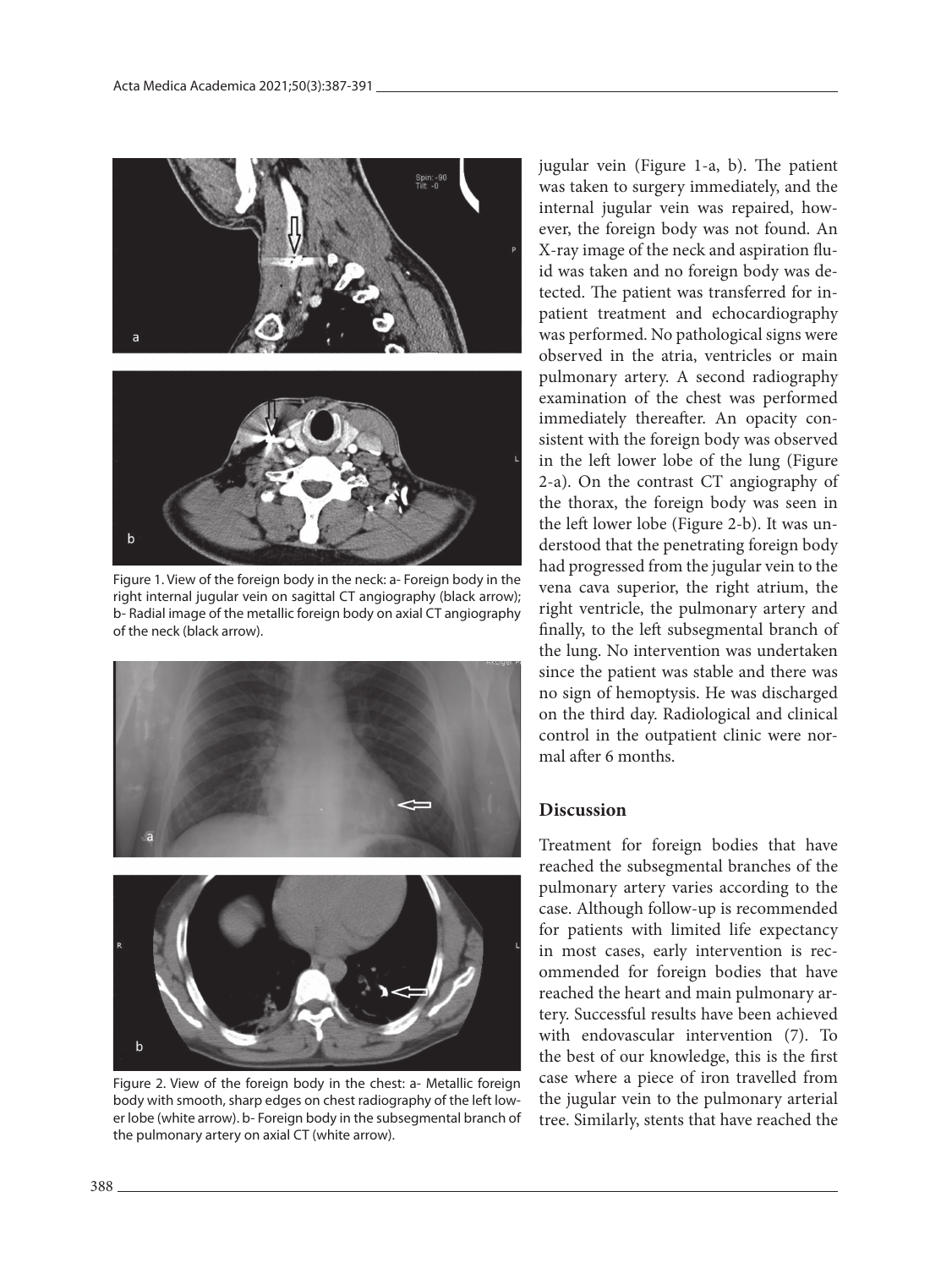segmental branches of the pulmonary artery, and thoracoabdominal injuries due to medical devices and high-energy weapons have been previously reported (8).

The approach to be adopted for small pieces of iron embedded in the pulmonary segmental branches is arguable. Conservative treatment and observation was performed for the vascular migration of a piece of iron that reached the pulmonary artery through the popliteal vein. Venous systemrelated aneurysms can cause pulmonary embolism (9, 10). However, follow-up is recommended for asymptomatic patients. An operation may be required for symptomatic patients with pulmonary infarction, pulmonary abscess and erosion. If the foreign body is located in the periphery, a wedge resection may be performed (11, 12).

The patient's history of trauma and surgery should certainly be taken and considered. If and when any vascular or thoracic injury is possible due to penetrating foreign bodies, X-ray radiography should be performed first. This will provide significant information about the location of the foreign body before and after migration. Opacities observed on X-rays can suggest the presence

of a piece of iron or metal. Computed tomography angiography can provide the best image for vascular injuries. Metallic foreign bodies give a radial image on CT angiography, and extravasation of the opaque substance is always a guiding factor for vascular injury. There is always the possibility that magnetic resonance angiography may trigger migration of metallic foreign bodies and therefore, magnetic resonance angiography should be avoided. Metallic foreign bodies within the human body may be affected by the strong magnetic field, and thereby it may trigger travel to the vascular system and lead to injuries. Our example supports the use of a "wait-and-see" approach in the treatment of such individuals (13-15). Non-iatrogenic pulmonary embolism is characterized as embolisation to the pulmonary circulation of different foreign bodies (Table 1).

Complications can be prevented if early diagnosis and treatment are performed in cases in which a foreign body has penetrated the vascular system (16-18). Early removal of a foreign body prevents fatal consequences, such as serious cardiac injury or pulmonary embolism. Rigid manipulation for exposure should be avoided during surgery and/or

Table 1. Recent Research on Non-thrombotic Pulmonary Embolism Including Examples of Multiple Foreign Agents Affecting the Pulmonary Circulation Intravenously

| Study                                  | Age (year) | Sex  | Type of foreign body    | <b>Entry Site</b>                                     | <b>Final Destination</b>                                              | Management                                     |
|----------------------------------------|------------|------|-------------------------|-------------------------------------------------------|-----------------------------------------------------------------------|------------------------------------------------|
| Fernandez-Ranvie<br>GG et al. 2013 (9) | 20         | Male | <b>Bullet</b>           | Left femoral vein                                     | Right pulmonary artery                                                | Observation alone                              |
| Ciarrocchi AP et al.<br>2021 (14)      | 46         | Male | Wooden                  | No apparent                                           | The artery of the lateral<br>basal segment of the<br>right lower lobe | Thoracotomy<br>Removal foreign<br>body         |
| Lebon M et al.<br>2018 (21)            | 41         | Male | Sewing needle           | Superficial femoral<br>artery and the<br>femoral vein | Embolism of pulmonary<br>lobar arteries                               | Sewing needle<br>removal<br>with surgically    |
| Gschwind CR et al.<br>2002 (22)        | 29         | Male | Piece of metal          | Subcutaneous<br>veins                                 | Right lung                                                            | Followed with<br>medicine                      |
| Desai M et al 2020<br>(15)             | 22         | Male | Glass fragment          | Right internal<br>jugular<br>vein                     | Left lower lobe<br>pulmonary artery                                   | <b>Endovascular</b><br>Retrieval               |
| Sakai T et al. 2018<br>(19)            | 19         | Male | Iron hammer<br>fragment | Femoral vein                                          | Pulmonary artery                                                      | Removal with<br>video-assisted<br>thoracoscopy |
| Nally L et al. 2012<br>(20)            | 21         | Male | <b>Bullet</b>           | Left arm                                              | Right lower<br>pulmonary lobe                                         | Removed<br>(no specific<br>description how)    |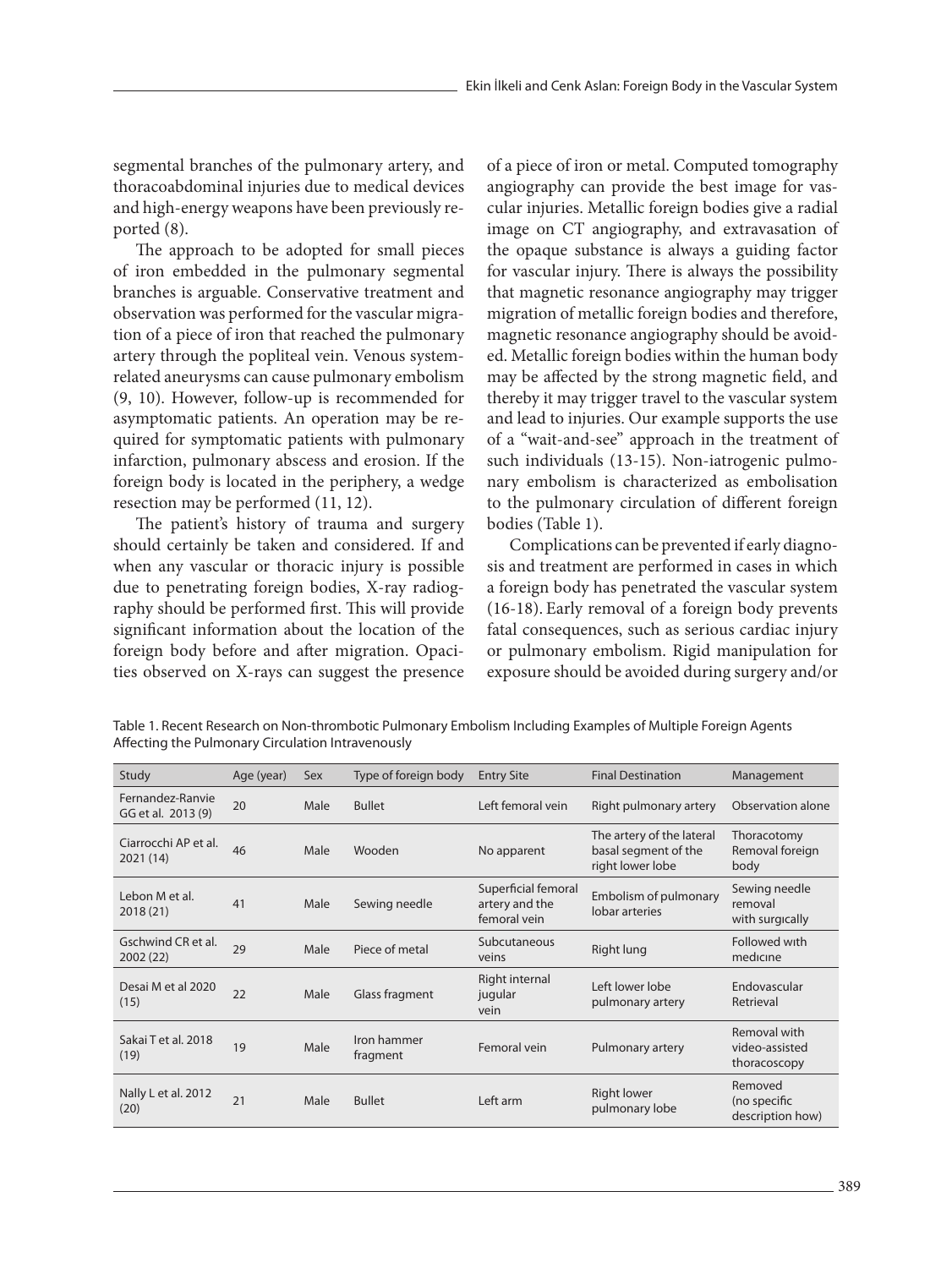preparation of patients for surgery. Such forceful manipulations can push the foreign body into the circulatory system. The foreign body should be removed without damaging the surrounding tissues by very gentle exposure and dissection. Foreign bodies can move within an hour or a few days, or even years.

### **Conclusion**

Movement of foreign bodies in the vascular system can occur easily and early. In our case, the arrival of the foreign body in a lung within one or two hours may have resulted from our manipulation or may have occurred spontaneously. Therefore, it is important that patients not be moved or that they are carried to the operating room with minimal movement.

#### **What Is Already Known on This Topic:**

*Studies on foreign body migration into the pulmonary circulation loop are rare and essentially generally iatrogenic. An earlier case had advanced through the popliteal vein, across the vena cava, into the right atrium and right ventricle, and into the pulmonary artery. The authors describe an unusual instance in which a metal particle moved to the left pulmonary artery after an industrial accident caused penetrating jugular vein damage. The unique feature of this case is that it is both asymptomatic and a rare case with good prognosis.*

### **What This Case Adds:**

*The authors conclude that metal objects entering the body should be continuously observed and intervention should be avoided in asymptomatic individuals, as a supplementary to the existing research.*

**Acknowledgements:** For the publication of the case report and accompanying records, informed consent was obtained from the parents of the patient. We thank the patient and the parents for their participation in this study.

**Authors' Contributions:** Conception and design: Eİ; Acquisition, analysis and interpretation of data: Eİ and CA; Drafting the article: Eİ; Revising it critically for important intellectual content: Eİ; Approved final version of the manuscript: Eİ and CA.

**Conflict of Interest:** The authors declare that they have no conflict of interest.

### **References**

1. Yurdakul AS, Hoca NT, Gökcek A, Cimen F, Cakaoglu A, Atikcan S. An interesting cause of recurrent haemoptysis: haemoptysis 7 years after a foreign body penetrated the lung parenchyma and aorta. Respirology. 2005;10(2):229- 32. doi: 10.1111/j.1440-1843.2005.00658.x.

- 2. Talwar S, Subramaniam KG, Subramanian A, Kothari SS, Kumar AS. Sewing needle in the heart. Asian Cardiovasc Thorac Ann. 2006;14(1):63-5. doi: 10.1177/021849230601400116.
- 3. Actis Dato GM, Arslanian A, Di Marzio P, Filosso PL, Ruffini E. Posttraumatic and iatrogenic foreign bodies in the heart: report of fourteen cases and review of the literature. J Thorac Cardiovasc Surg. 2003;126(2):408-14. doi: 10.1016/s0022-5223(03)00399-4.
- 4. Soren S, Surjit N, Chaudhury S, Bakhla AK. Multiple self-inserted pins and nails in pericardium in a patient of schizophrenia: Case report and review. Ind Psychiatry J. 2015;24(1):82-7. doi: 10.4103/0972-6748.160959.
- 5. Leitman M, Vered Z. Foreign Bodies in the Heart. Echocardiography. 2015;32(2):365-71. doi: 10.1111/ echo.12795.
- 6. Kyriakidis A, Katsaros I, Vafias E, Agorgianitis L, Kyriakidis V, Zacharopoulos A. Degloving Injury of the Lower Extremity: Report of Two Cases. Acta Med Acad. 2019;(3):303-6. doi: 10.5644/ama2006-124.271.
- 7. Schechter MA, O'Brien PJ, Cox MW. Retrieval of iatrogenic intravascular foreign bodies. J Vasc Surg. 2013;57(1):276-81. doi: 10.1016/j.jvs.2012.09.002.
- 8. Khomenko I, Tsema I, Shklyarevych P, Kravchenko K, Holinko V, Nikolaienko S, et al. Pulmonary artery embolism by a metal fragment after a booby trap explosion in a combat patient injured in the armed conflict in East Ukraine: a case report and review of the literature. J Med Case Rep. 2018;12:330. doi: 10.1186/s13256-018-1834-5.
- 9. Fernandez-Ranvier GG, Mehta P, Zaid U, Singh K, Barry M, Mahmoud A. Pulmonary artery bullet embolism—Case report and review. Int J Surg Case Rep. 2013;4(5):521-3. doi: 10.1016/j.ijscr.2013.02.017.
- 10. Grice GD, Smith RB, Robinson PH, Rheudasil JM. Primary popliteal venous aneurysm with recurrent pulmonary emboli. J Vasc Surg. 1990;12(3):316-8. doi: 10.1067/ mva.1990.22150.
- 11. Dell'Amore A, Ammari C, Campisi A, D'Andrea R. Peripheral venous catheter fracture with embolism into the pulmonary artery. J Thorac Dis. 2016;8(12):E1581-4. doi: 10.21037/jtd.2016.12.02.
- 12. Bakan S, Korkmazer B, Baş A, Şimşek O, Barman HA, Olgun DC. Embolism of a pellet after shotgun injury: From liver to right ventricle. Ulus Travma Acil Cerrahi Derg. 2016;22(4):395-8. doi: 10.5505/tjtes.2015.32470.
- 13. Yoon B, Grasso S, Hofmann LJ. Management of Bullet Emboli to the Heart and Great Vessels. Mil Med. 2018;183(9-10):e307-13. doi: 10.1093/milmed/usx191.
- 14. Ciarrocchi AP, Parisi AM, Campisi A, Mazzarra S, Argnani D, Congiu S, et al. A strange case of foreign body embolism in the right lower pulmonary artery. Gen Thorac